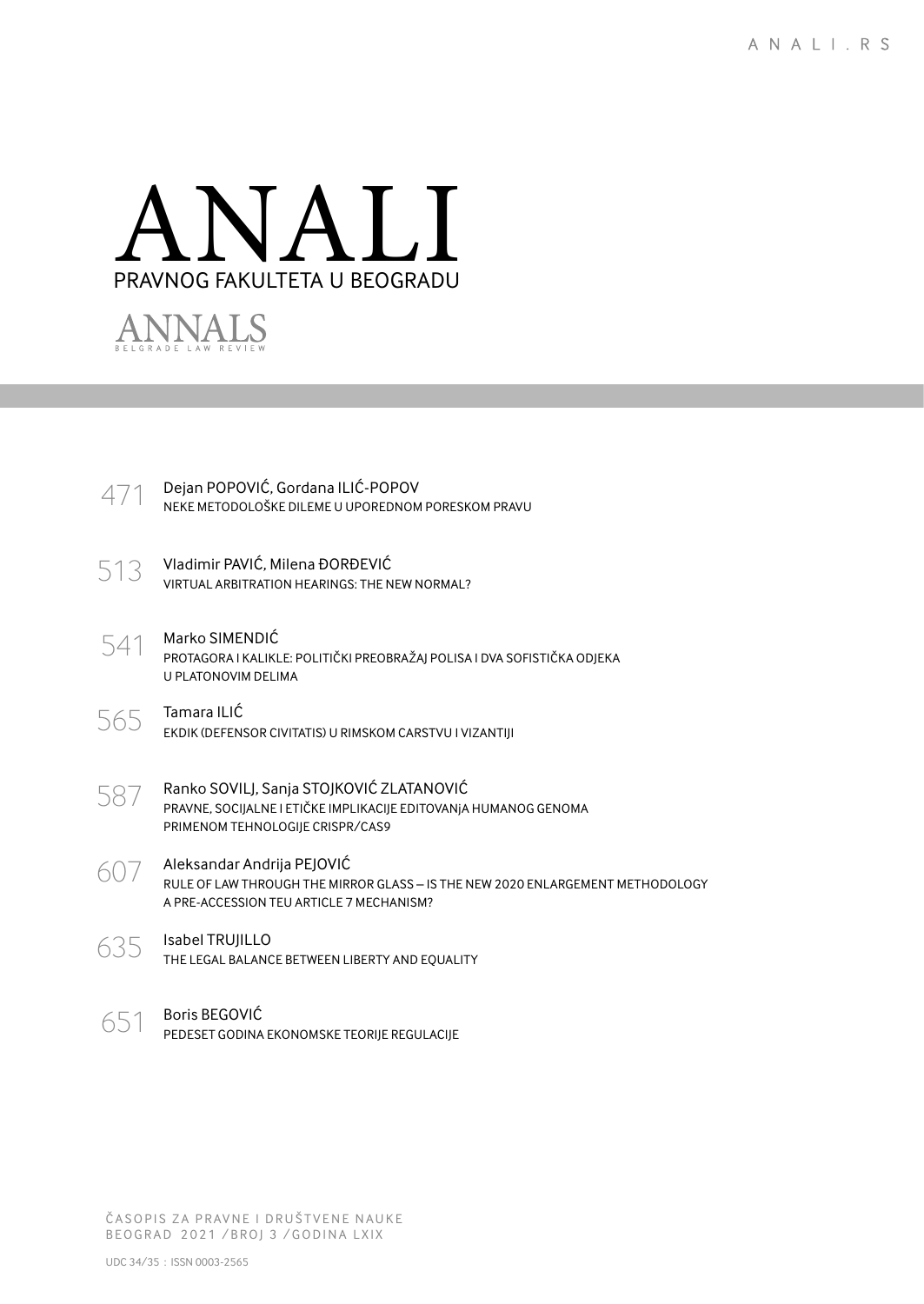# **Anali Pravnog fakulteta u Beogradu Godina LXIX, br. 3/2021, str. 471–702**

UDC 34/35 ISSN 0003–2565

# **SADRŽAJ**

#### ČLANCI

# **471 Dejan Popović, Gordana Ilić-Popov** Neke metodološke dileme u uporednom poreskom pravu

#### **513 Vladimir Pavić, Milena Đorđević** Virtual Arbitration Hearings: The New Normal?

# **541 Marko Simendić**

Protagora i Kalikle: politički preobražaj polisa i dva sofistička odjeka u Platonovim delima

## **565 Tamara Ilić**

Ekdik (defensor civitatis) u Rimskom carstvu i Vizantiji

### **587 Ranko Sovilj, Sanja Stojković Zlatanović**

Pravne, socijalne i etičke implikacije editovanja humanog genoma primenom tehnologije CRISPR/Cas9

# **607 Aleksandar Andrija Pejović**

Rule of Law Through the Mirror Glass – Is the New 2020 Enlargement Methodology a Pre-Accession TEU Article 7 Mechanism?

# **635 Isabel Trujillo**

The Legal Balance Between Liberty and Equality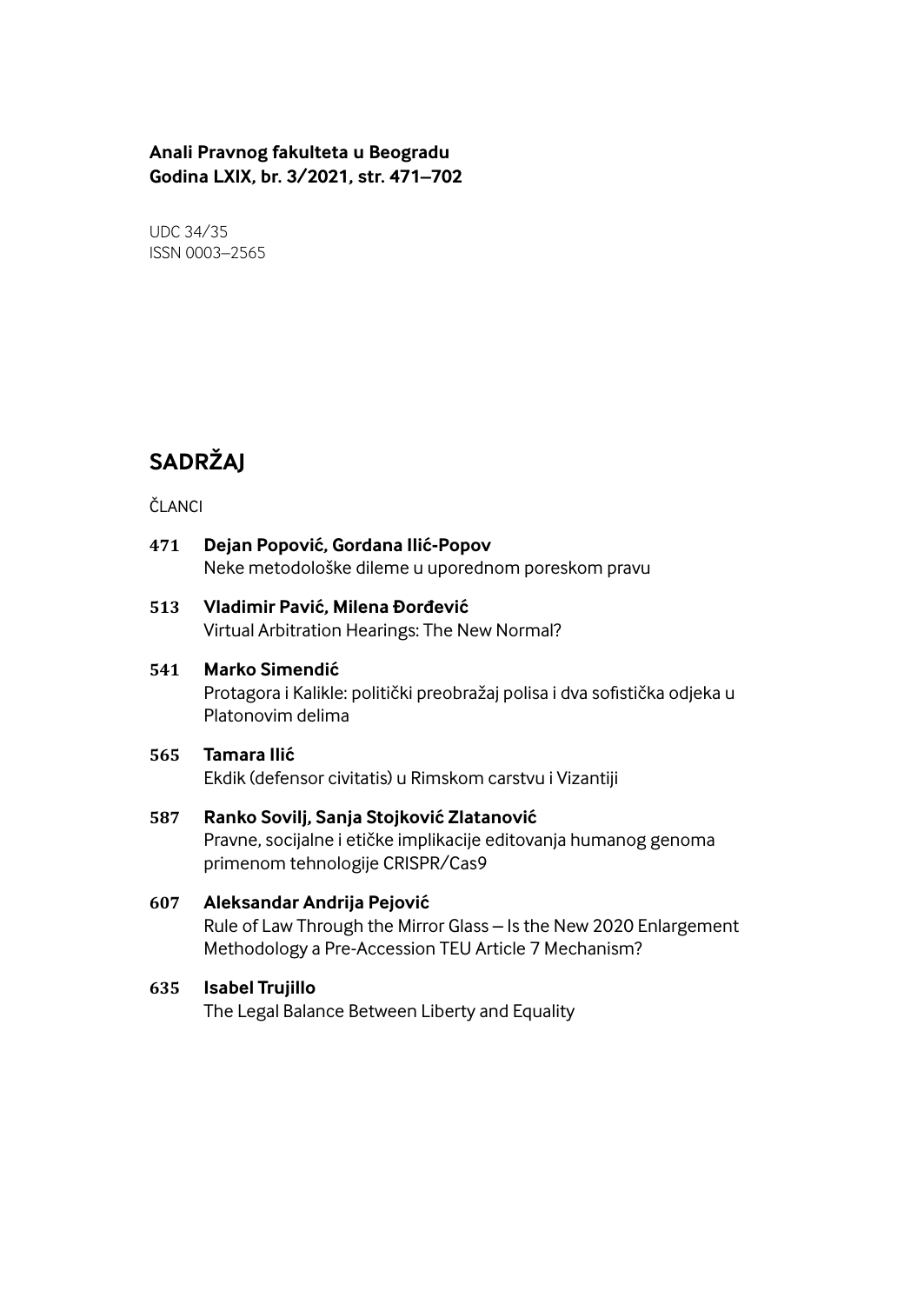#### JUBILEJI

### **651 Boris Begović**

Pedeset godina ekonomske teorije regulacije

#### PRIKAZI

- **667** Lattmann, Christopher. 2019. *Der Teufel, die Hexe und der Rechtsgelehrte. Crimen magiae und Hexenprozess in Jean Bodins "De la Démonomanie des Sorciers* , Studien zur europäischen Rechtsgeschichte, 318. Klostermann: Frankfurt a. M., XVI + 390. (Zoran S. Mirković)
- **671** Kahneman, Daniel, Olivier Sibony, Cass R. Sunstein. 2021. *Noise: A Flaw in Human Judgement*. New York, Boston, London: The Little, Brown Spark, 464. (Nikola Ilić)
- **676** Straumann, Tobias. 2019. *1931: Debt, Crisis, and the Rise of Hitler*. Oxford: Oxford University Press, 240. (Boris Begović)
- **685** Cvetković Đorđević, Valentina. 2020. *Negotiorum gestio u rimskom pravu s osvrtom na srpsko pravo*. Beograd: Pravni fakultet Univerziteta u Beogradu, 122. (Samir Aličić)

VARIA

#### **689 Uputstvo za autore**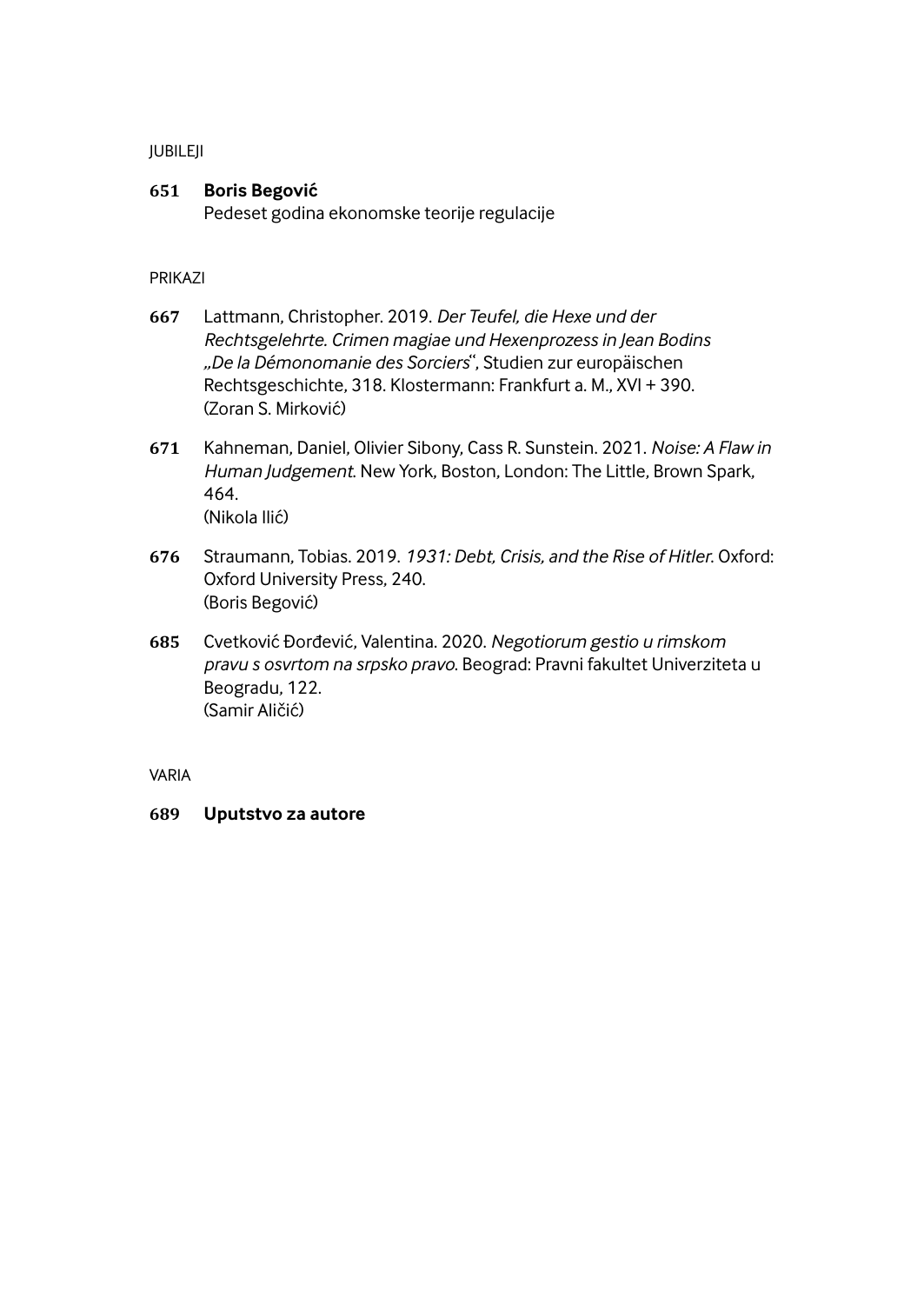# **The Annals of the Faculty of Law in Belgrade Year LXIX, No. 3/2021, pp. 471–702**

UDC 34/35 ISSN 0003–2565

# **TABLE OF CONTENTS**

#### **ARTICLES**

**471 Dejan Popović, Gordana Ilić-Popov** Some Methodological Dilemmas in Comparative Tax Law

# **513 Vladimir Pavić, Milena Đorđević**

Virtual Arbitration Hearings: The New Normal?

# **541 Marko Simendić**

Transformation of the *Polis* and Two Sophistic Reflections: Protagoras and Callicles

# **565 Tamara Ilić**

Ekdikos (Defensor Civitatis) in Roman Empire and Byzantium

# **587 Ranko Sovilj, Sanja Stojković Zlatanović** Legal, Social and Ethical Implications of Human Genome Editing Using CRISPR/Cas9

# **607 Aleksandar Andrija Pejović** Rule of Law Through the Mirror Glass – Is the New 2020 Enlargement Methodology a Pre-Accession TEU Article 7 Mechanism?

# **635 Isabel Trujillo**

The Legal Balance Between Liberty and Equality